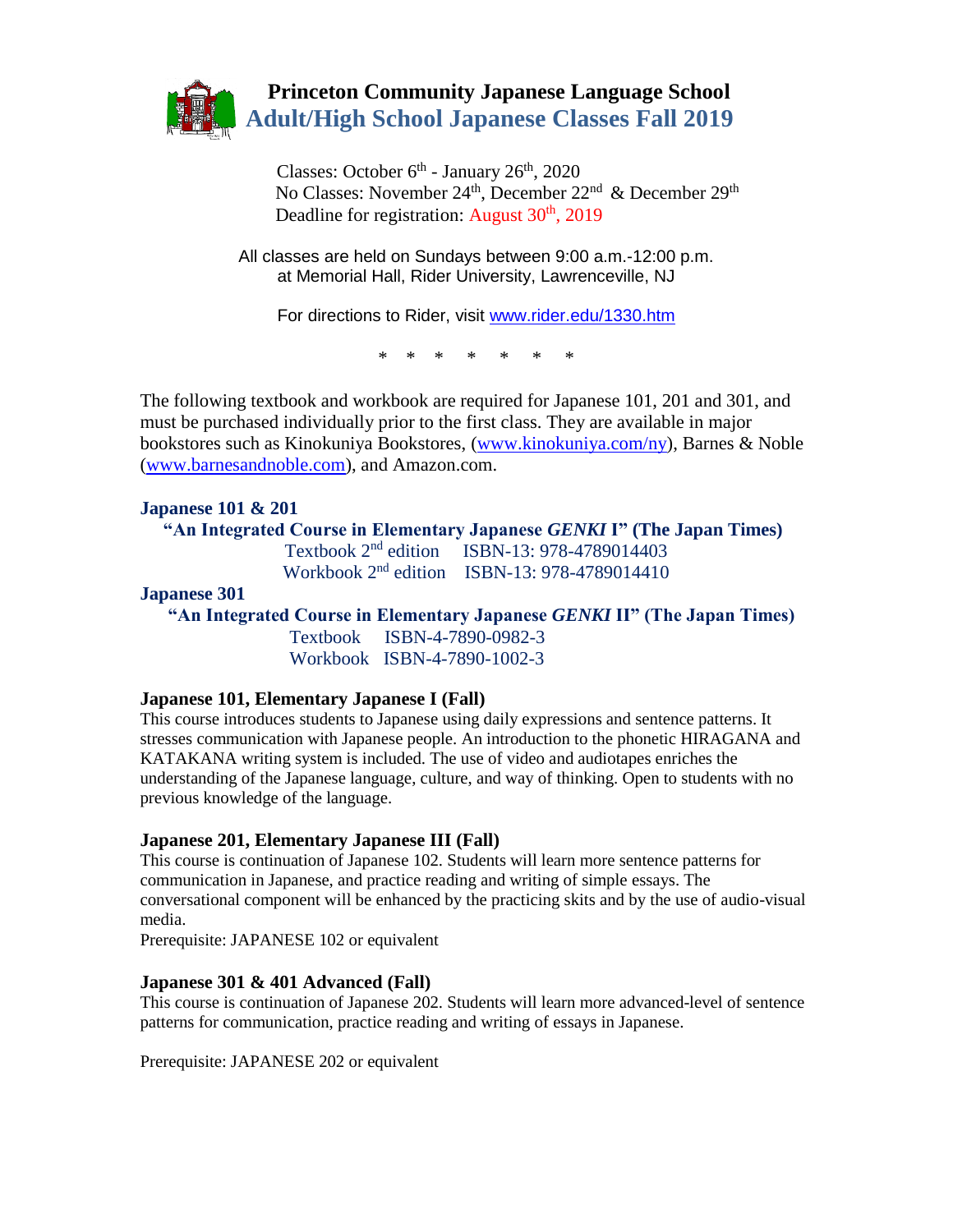# ◇**General Information**

- ・Classes may be canceled subject to enrollment.
- ・These courses may qualify for high school world language credit.

◇**Tuition and Fees** Registration: \$ 30.00 (collected from all students) Tuition: \$ 570.00 **Total Fee: \$ 600.00 if you pay by August 30, 2019**

### **(An additional \$25.00 late fee if we received payment after August 31)**

## ◇**To Register**

Please print out the registration form and send it in with your check (made payable to PCJLS) for tuition and registration to:

### **P C J L S Attn: Adult Fall 2019 14 Moore Street Princeton, NJ 08542-6910**

## ◇ **Fall 2019 Calendar**

| August 30:          | Deadline for Mail-in Registration                   |
|---------------------|-----------------------------------------------------|
| October 6:          | Classes begin                                       |
| October 13:         | Last Day for 50% refund. No refund after this date. |
| November 24:        | No School (Thanksgiving)                            |
| December 22 $& 29:$ | No School                                           |
| January 26:         | Last day of the Fall Semester                       |

*Note: Please note that all students have to present your receipt at your first class as a proof of your payment. Without your receipt, you may be asked to leave the class.*

 $\diamondsuit \diamondsuit$ 

For questions, please send an e-mail to [office@pcjls.org.](mailto:office@pcjls.org)